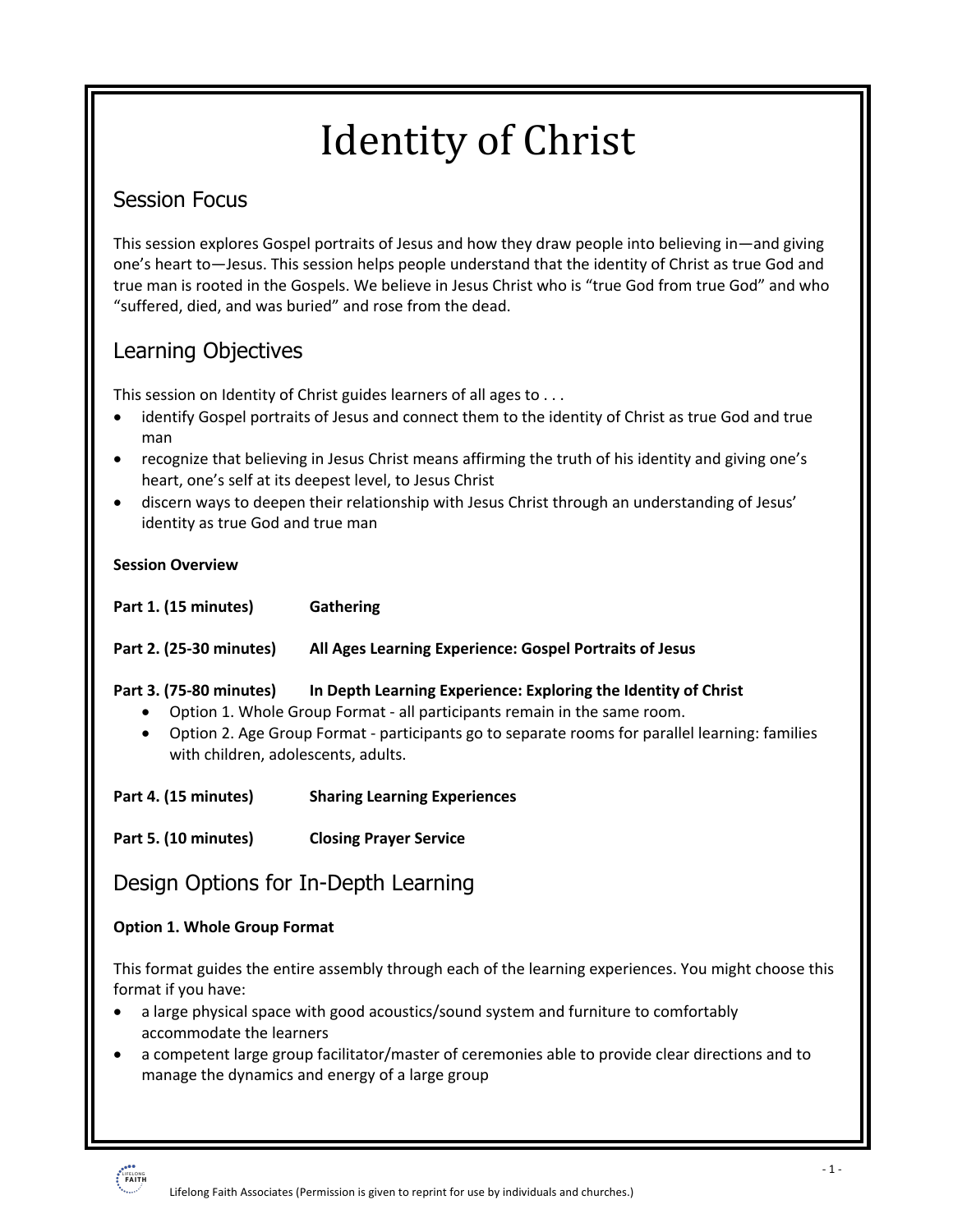- a group of leaders who feel comfortable moving through the assembly offering assistance, or a large enough team of table leaders to have one leader work with each table group
- a learning topic that lends itself to everyone learning the same thing as the same time, but in different ways, in the same space

#### **Facilitation Tips for this Format:**

Guide small groups through each of the activities at the same time.

- Organize people into table groups based on age groupings: families with children (grades 1-5), middle school adolescents, high school adolescents, young adults, and adults.
- The lead facilitator guides the entire group through each of the learning experiences. All presentations and activity instructions are given to the whole group.
- The age-appropriate learning activities within each learning experience are conducted in table groups.
- Where needed, small group leaders facilitate the work of the table groups.

#### **Option 2. Age Group Format**

This format provides for three separate parallel learning programs. Though age groups are separated, each one is focusing on the same topic. You might choose this format if you have:

- an adequate number of meeting spaces for the various groups to gather
- an adequate number of competent facilitators to work with each group
- a topic that is best explored through age-specific learning

#### **Facilitation Tips for This Format**

- Organize participants into three or more parallel learning groups: families with children (grades 1-5), adolescents (grades 6-12), and adults.
- If there are a large number of adolescents, divide them into two groups: middle school and high school.

Organize separate groups for young adults, adults, and older adults. Or you can give the adults their own choice for forming small groups.

- Direct the adolescents and adults into small groups. Give them all the handouts and learning materials needed for the learning experiences
- Guide the families with children into table groups of two or more families. Give each table all the handouts and learning materials necessary for the learning experiences.
- A facilitator must guide all the of the families through each learning experience, while small group leaders move from table to table assisting.

#### Materials Needed

**Gathering** 

- Name tags
	- Community building activities
- Opening Prayer Service Handout
- Bible

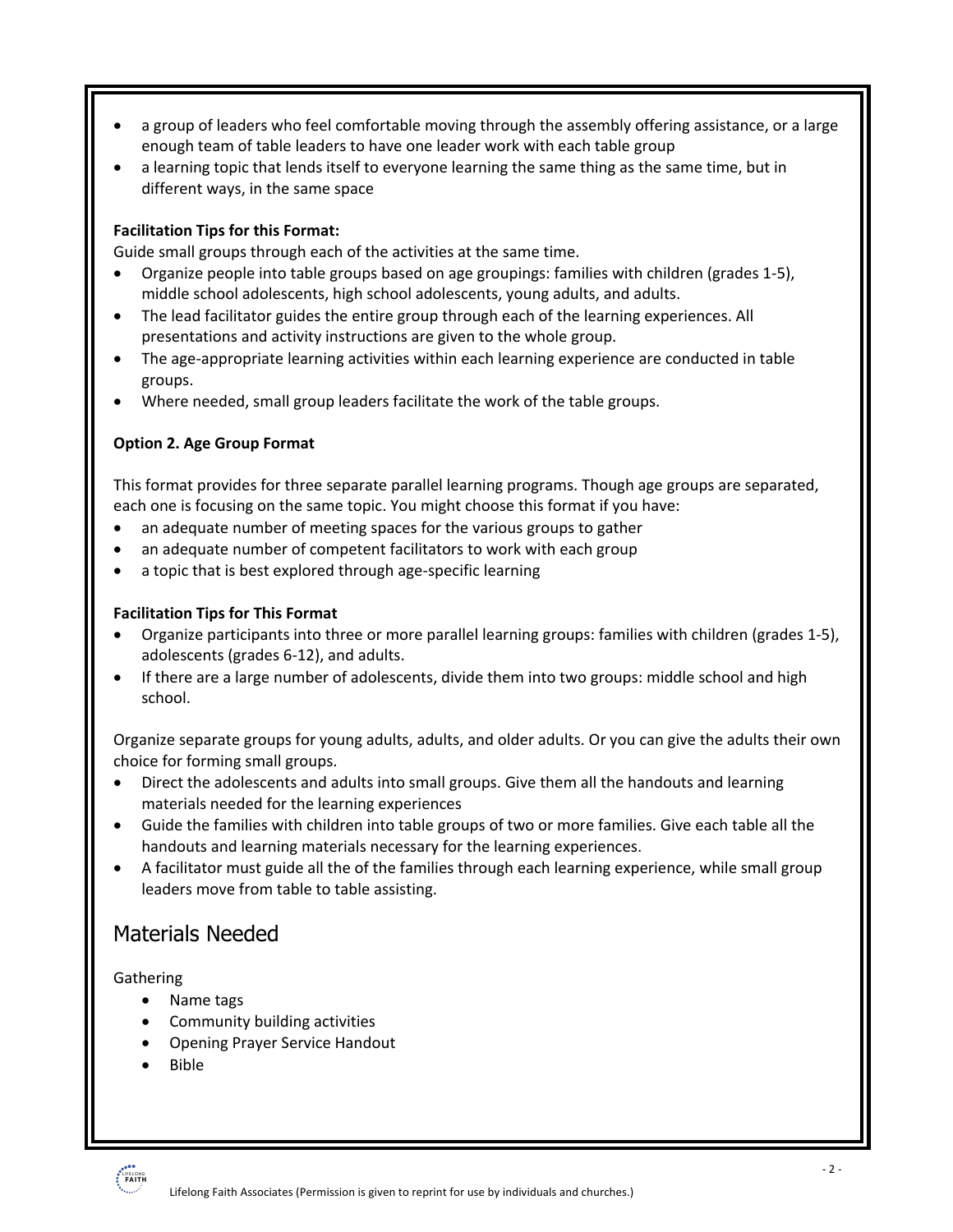#### All Ages Opening Learning Experience

• Bible

In-Depth Learning Experience

- Handouts
- For families with children: Several sheets of 11x17 paper for each family, colored markers, crayons, pens or pencils, 8.5 x 11 sheet of card stock paper for creating a prayer card or 11x17 sheet for creating a placemat.
- For the adolescents: Bible or New Testament for each group, newsprint and markers for each group, masking tape, blank paper, colored marking pens, pens, pencils

Sharing Learning Reflections

• Handout

Closing

• Closing Prayer Service

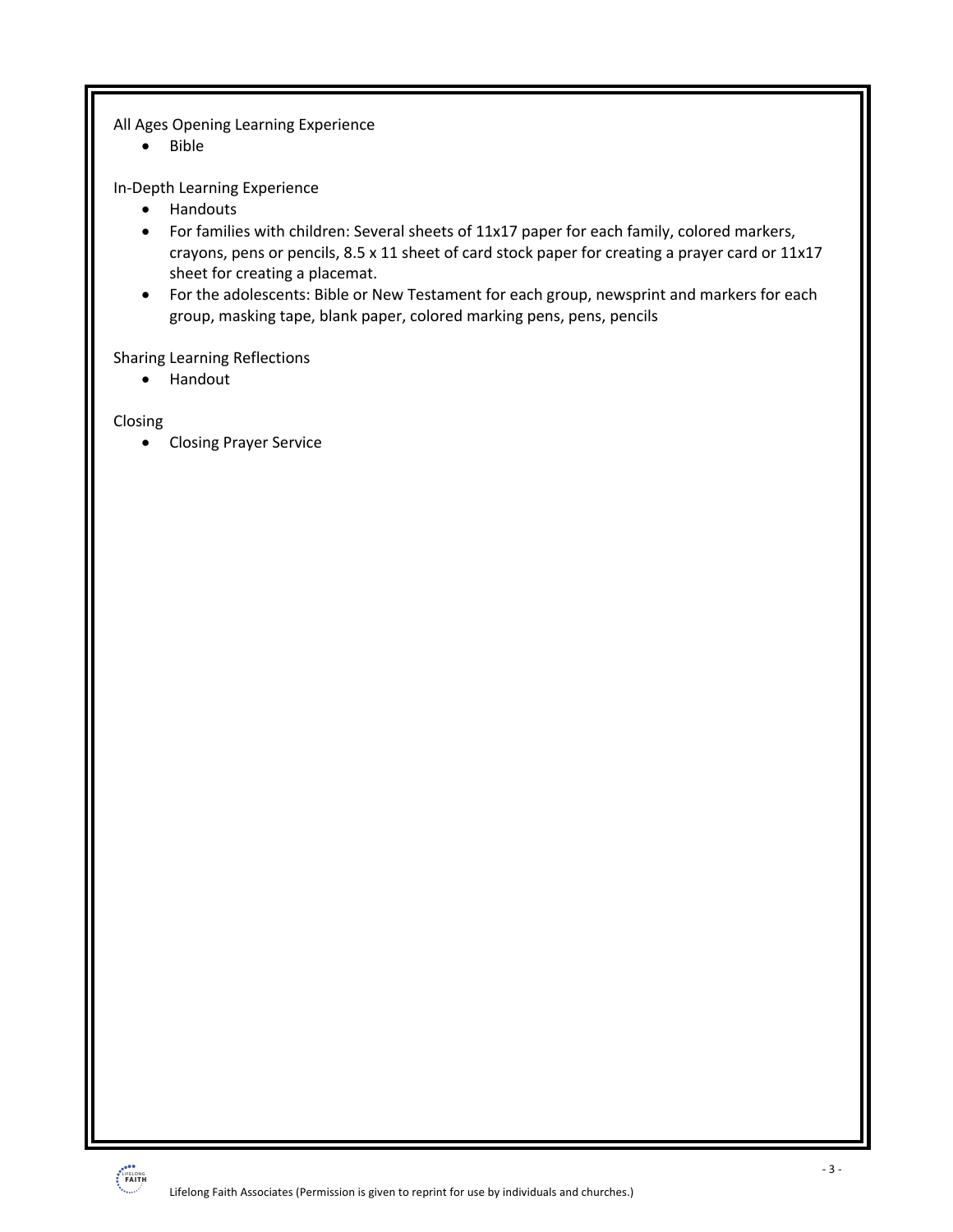# Part 1. Gathering (15 minutes)

#### **Preparation**

Prepare a newsprint sheet or handout that lists the order of the activities or create a PowerPoint presentation that guides people through the session.

#### **Registration and Hospitality**

- Welcome people and ask them to sign in for the program.
- Provide name tags or invite people to make their own.
- Distribute the handouts participants will need for the session. (You can also distribute handouts for the In-Depth Learning program at the beginning of the activity.)
- Invite people to share a meal; depending on time of day, the program may end with a meal instead.

Welcome the participants to the program and introduce the theme of the session, using the words below or your own words.

This session explores Gospel portraits of Jesus and how they draw us into believing in and giving our hearts to Jesus. This session guides us in understanding that the identity of Christ—as true God and true man—is rooted in the Gospels. We believe in Jesus Christ who is "true God from true God" and who "suffered, died, and was buried" and rose from the dead. We will examine ten Gospel portraits of Jesus to deepen our knowledge of Jesus and apply this knowledge to our lives as disciples of Jesus. We will find ways to grow in our understanding of Jesus and in our relationship with him.

Present an overview and the schedule of the program.

### 1. Group Formation

Organize people into intergenerational small groups of approximately eight people for the All Ages Learning Experience. Ask all members of the same family to sit together in these intergenerational groups. Each group should have as many of the following categories as possible: family (parents, children, teens), young adults, adults without children, and older adults. If members of the same family are intergenerational—children, teens, parents, and grandparents—keep them together in one group.

For the In Depth Learning Experience (Part 3) organize the participants into three types of table groups: family clusters of two or more families, groups of adolescents, and groups of adults.

# 2. Opening Prayer Service

#### **Preparation**

Set a prayer space at the front of the room with the following items:

- Prayer table with white tablecloth, candle, cross, and Lectionary.
- Paschal (Easter) Candle
- Icons, paintings, and/or statues depicting the variety of Gospel titles for Jesus

Light the candle to begin the prayer service.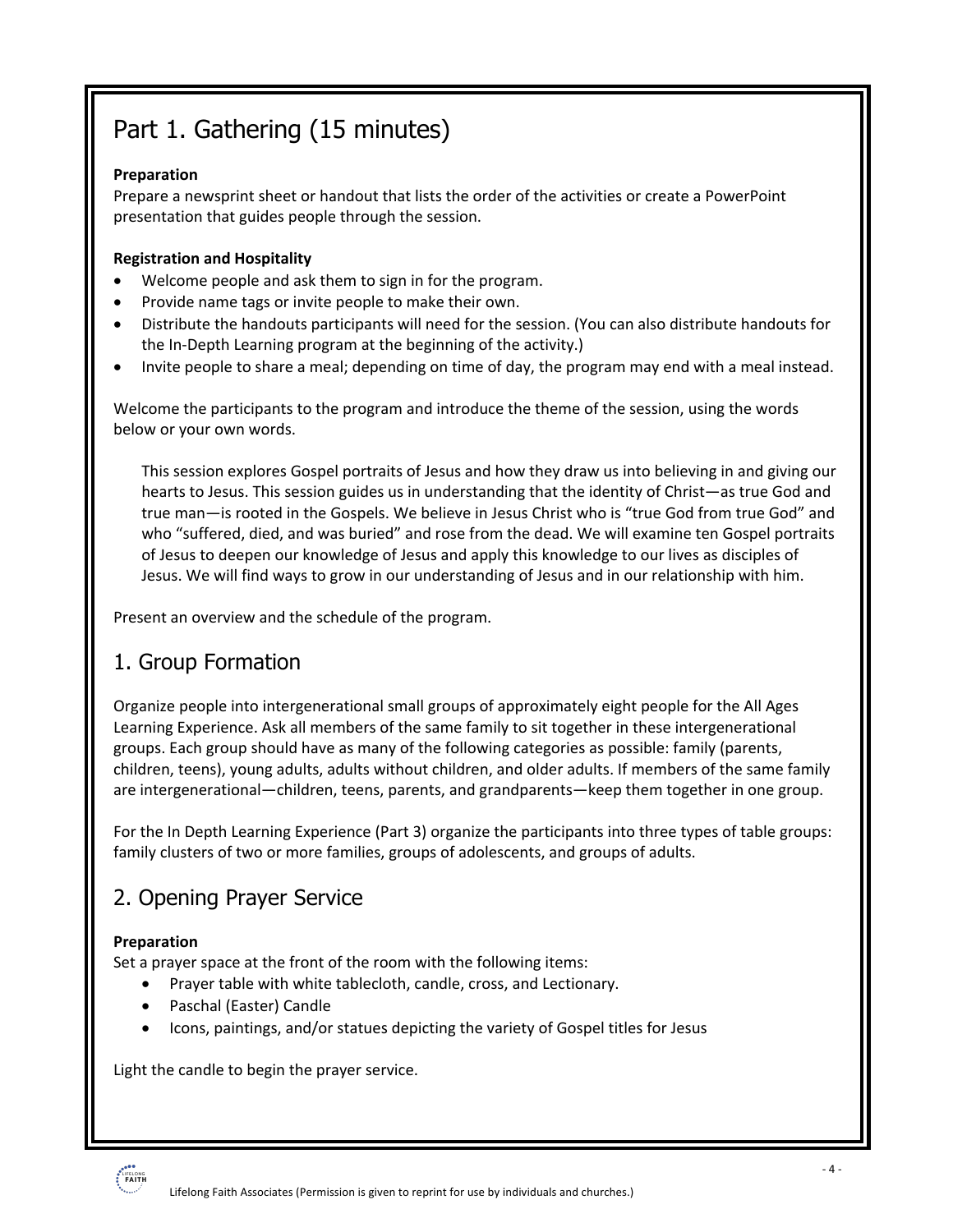#### **Gather**

As we gather to pray and learn together, let us remember that Christ is in our midst. We ask Christ Jesus to open our hearts and minds so we can learn more about him, grow in our relationship with him, and discover new ways to live as his followers. Amen.

#### **Listen**

Matthew 16:13-16

#### **Respond**

Jesus, you are the Messiah who brings God's love and justice to all. Response: Help us grow in knowing you.

Jesus, you are the Savior sent to free people from their sins and bring them back to God. Response: Help us grow in knowing you.

Jesus, you are a Prophet, a messenger of the Good News of God. Response: Help us grow in knowing you.

Jesus, you are the Risen Lord who offers us eternal life. Response: Help us grow in knowing you.

Jesus, you are a Servant to all those in need. Response: Help us grow in knowing you.

Jesus, you are the Son of God who shows us what God is really like. Response: Help us grow in knowing you.

Jesus, you are the Teacher of the Good News, a new way of living. Response: Help us grow in knowing you.

Jesus, you are a Healer restoring people to health in body and spirit. Response: Help us grow in knowing you.

Jesus, you are the Good Shepherd, caring for all those who follow you. Response: Help us grow in knowing you.

Jesus, you are the Bread of Life, nourishing our lives and our faith with your love. Response: Help us grow in knowing you.

#### **Go Forth**

Pray the Lord's Prayer together

"Our Father . . ."

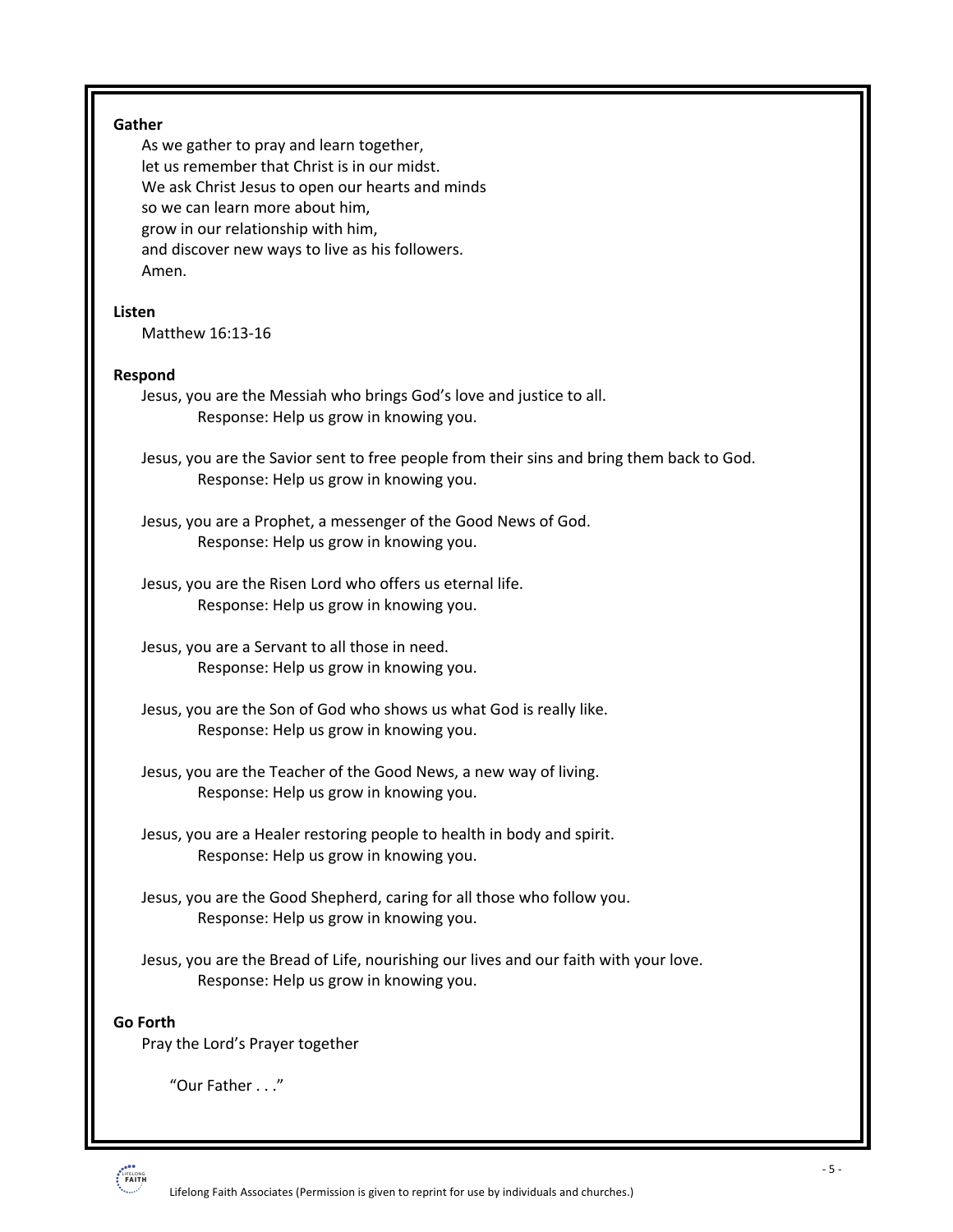# Part 2. All Ages Learning Experience: Gospel Portraits of Jesus (25-30 minutes)

The focus of the All Ages Learning Experience is to guide the participants in identifying their understanding of Jesus' identity, and to present ten titles of Jesus from the Gospels.

#### **Preparation**

Create a PowerPoint presentation using free icons or artwork from the sources below to illustrate each of the ten titles of Jesus as described below. Match the artwork with the ten titles of Jesus and use them in your presentation. Sources of free images of Jesus include the following.

- Icons from the Greek Orthodox Archdiocese of America.
- Paintings from the Web Gallery of Art. (See the guided tours of the artwork for paintings of Jesus, especially the work of Giotto.)
- Paintings from the Vatican Museum.

You can also present the ten titles of Jesus through posters displayed around the meeting room. Check out the icons available from Monastery Icons and the artwork of John August Swanson available as posters from National Association for Hispanic Elderly. Look around the church for paintings or statues that you can use.

Select ten people to present the ten titles of Jesus. They are to present their title in the first person, reading the script on the handout, "Gospel Titles of Jesus."

Using the songs in your hymnal, identify songs that illustrate several of the titles of Jesus. Sing or listen to a song after several presentations. The music will add another way for people to learn about the title of Jesus.

# Who Do We Say Jesus Is?

In intergenerational groups guide the participants through the following process using the words below or your own words.

Who do we say Jesus is? The Gospels offer us numerous titles and understandings of Jesus. Many titles we are familiar with, such as Son of God or Messiah. Others may not be as familiar. We are going to begin with our own understanding of Jesus—what we been taught and what we believe about Jesus. Then we are going to present ten titles or understandings of Jesus from the Gospels. We need to know Jesus in order to follow him and grow as his disciples.

Call to mind the many images or titles of Jesus you have learned from the Gospels, from your family and friends, from your ethnic tradition, or from your involvement in parish life, such as religious education, Sunday Mass, youth ministry, faith sharing groups, and other activities. Families with children should work together to develop a list.

From all of these images or titles of Jesus, which are the most important or meaningful for you today? Each family member should identify their own titles.

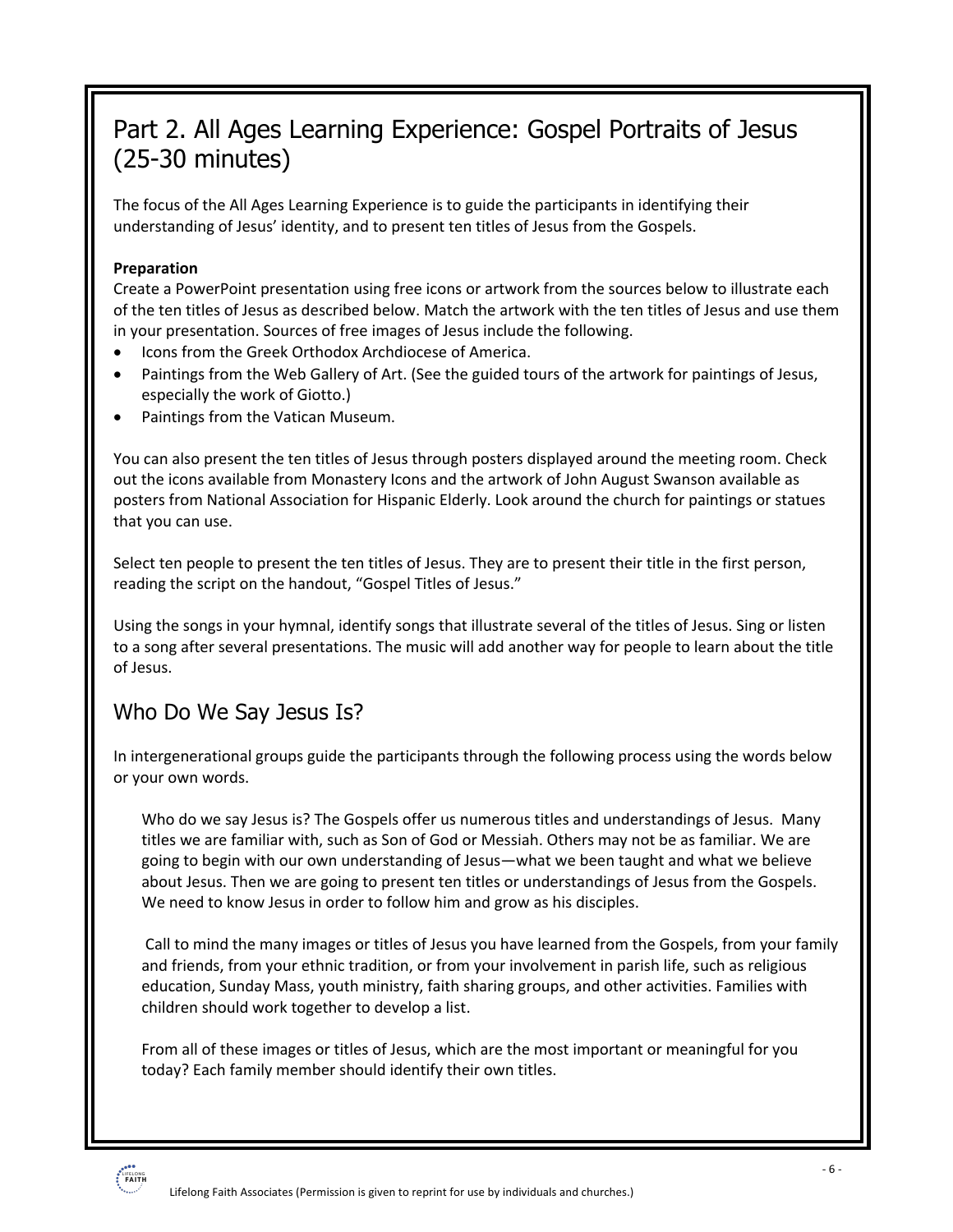Share your titles or images of Jesus with the people at your table.

If time and facility allow, ask people to name the titles or images that they identified as most important. Ask the participants to raise their hands if they also identified this title as important for them.

Present each of the ten titles for Jesus using the script below and show the PowerPoint slide(s) and/or display the artwork (poster, statue) with each title. Sing or listen to several songs which illustrate the titles of Jesus. Play or sing one or two verses of each song.

#### **Messiah**

I am the **Messiah**, which means the "anointed one." I came to proclaim the arrival of God's Kingdom or Reign, to fulfill the hopes of the Jewish people just as Isaiah and the prophets in the Old Testament predicted. Many people of my day believed the Messiah would be a powerful ruler, like a King.

I was a different kind of Messiah. I came to bring God's kingdom of love and justice to everyone. When the messengers of John the Baptism came to ask me if I was the Messiah, the one everyone was waiting for, I told them to go back to John and tell him what they had seen: the blind see, the deaf hear, the lame walk, the lepers and people with physical ailments are cured, the poor hear the good news of God's love for them. (See Luke 7:18-23.) (See also Luke 4:16-21.)

#### **Savior**

I am the **Savior**. Jesus in Hebrew means, "God saves." I was sent by God to offer people a new relationship with God. I came to forgive people their sins and free them from all the things that separate them from God's love. As I forgave sins, people came to see me as the Savior God on earth.

I spent lots of time with sinners, tax collectors, and all those who felt they were outside of God's love. Once while I was eating dinner with my disciples and many sinners, people asked me why I was eating with sinners, something that offended them. I told them, "Those who are well have no need of a physician, but those who are sick. Go and learn what this means, 'I desire mercy, not sacrifice.' For I have come to call not the righteous but sinners" (Matthew 9:12-13).

In the end the religious leaders of my day rejected me as the Savior God. My death on the cross overcame sin and evil and reconciled all people to God's friendship and love.

#### **Prophet**

I am a **Prophet**, a messenger or spokesperson for God, like the great prophets before me—Isaiah, Jeremiah, and Ezekiel. At the very beginning of my ministry I came to Galilee, "proclaiming the good news of God and saying, 'The time is fulfilled, and the kingdom of God has come near, repent and believe in the good news'" (Mark 1:14-15). I challenged people to hear the Good News and called them to change their lives and follow me. Once I met a man who came to me and asked what he needed to do to inherit eternal life with God. He knew all the commandments, but I challenged him to do one more thing: ". . . go, sell what you own, and give the money to the poor, and you will have treasure in heaven; then come, follow me" (Mark 10:21). Following me is hard; it demands a change in your life. I told the disciples, "If any want to become my followers, let them deny themselves and take up their cross and follow me. For those who want to save their life will lose it, and those who lose their life for my sake will find it" (Matthew 17:24-25).

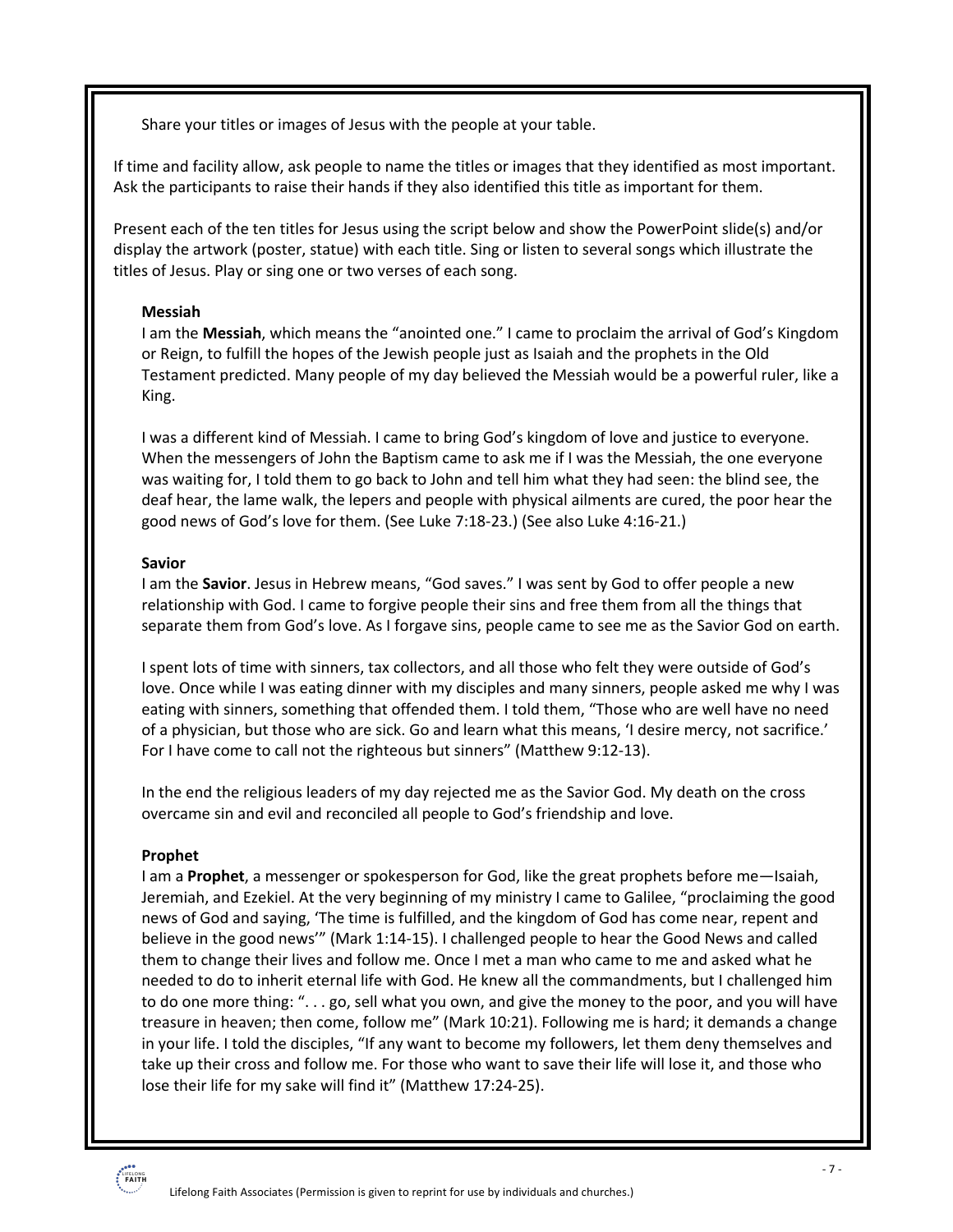#### **Lord**

I am the **Lord**. My resurrection from the dead helped people see that I was truly God, that I was the Risen Lord. Before my death and resurrection, I raised Lazarus from the dead. I told Martha, Lazarus' sister, "I am the resurrection and the life. Those who believe in me, even though they die, will live, and everyone who lives and believes in me will never die" (John 11:25-26). Martha recognized me as Lord and God, "Yes, Lord, I believe that you are the Messiah, the Son of God, the one coming into the world" (John 11:27). When I appeared to the disciples after my resurrection, Thomas, after seeing my hands and side, finally believed that I was Lord and God. Because of my victory over death, I am the Lord of life and death.

#### **Servant**

I am a **Servant**. I came to serve and not be served. I cared for the poor, the weak, the ill, the mistreated—those who lived without the basic necessities of life. I taught people to give food to the hungry, drink to the thirsty, welcome to the stranger, clothing to the naked, care to the sick, and companionship to those in prison. And when you serve people in need, you are living as my disciples. I told people ". . . just as you did it to one of the least of these who are members of my family, you did it to me."

I taught the disciples the value of being a servant, "The greatest among you will be your servant. All who exalt themselves will be humbled, and all who humble themselves will be exalted" (Matthew 23:11-12). At the Last Supper I washed the feet of my disciples to demonstrate the importance of being a servant. I told the disciples: "So if I, your Lord and Teacher, have washed your feet, you also ought to wash one another's feet. For I have set you an example, that you also should do as I have done to you" (John 13:14-15).

#### **Son of God**

I am the **Son of God**. Throughout my life it was slowly revealed to my disciples that I was the Son of God. At my baptism by John the Baptist, God revealed, "This is my Son, the Beloved, with whom I am well pleased" (Matthew 3:17). My ministry helped my followers understand that the power I had to forgive sins, heal people of their illnesses, and proclaim the Good News was God's power. When I asked Peter, "Who do you say I am?", he replied "You are the Messiah, the Son of the living God" (Matthew 15:15-16). It was clear to me that my Father in heaven had revealed this to Peter and the other disciples. People still did not understand and believe that I was the Son of God, but after my resurrection from the dead many came to believe.

#### **Teacher**

I am a **Teacher**. I used sayings, stories, parables, and instructions to teach people the Good News of salvation and how to live as disciples. At the heart of my teaching was the commandment of love: "The first is 'Hear, O Israel: the Lord our God, the Lord is one; you shall love the Lord your God with all you heart, and with all your soul, and with all your mind, and with all your strength.' The second is this, 'You shall love your neighbor as yourself.' There is no other commandment great than these" (Mark 12:28-31).

#### **Healer**

I am a **Healer**. I restored people to health in body and spirit, helping people experience God's unconditional love and forgiveness and demonstrating God's power over sin and evil. I healed people who were lepers, paralytics, deaf, mute, and blind. I healed people with serious illnesses, and even brought several people back from the dead. One of my favorite stories was of a man I met in

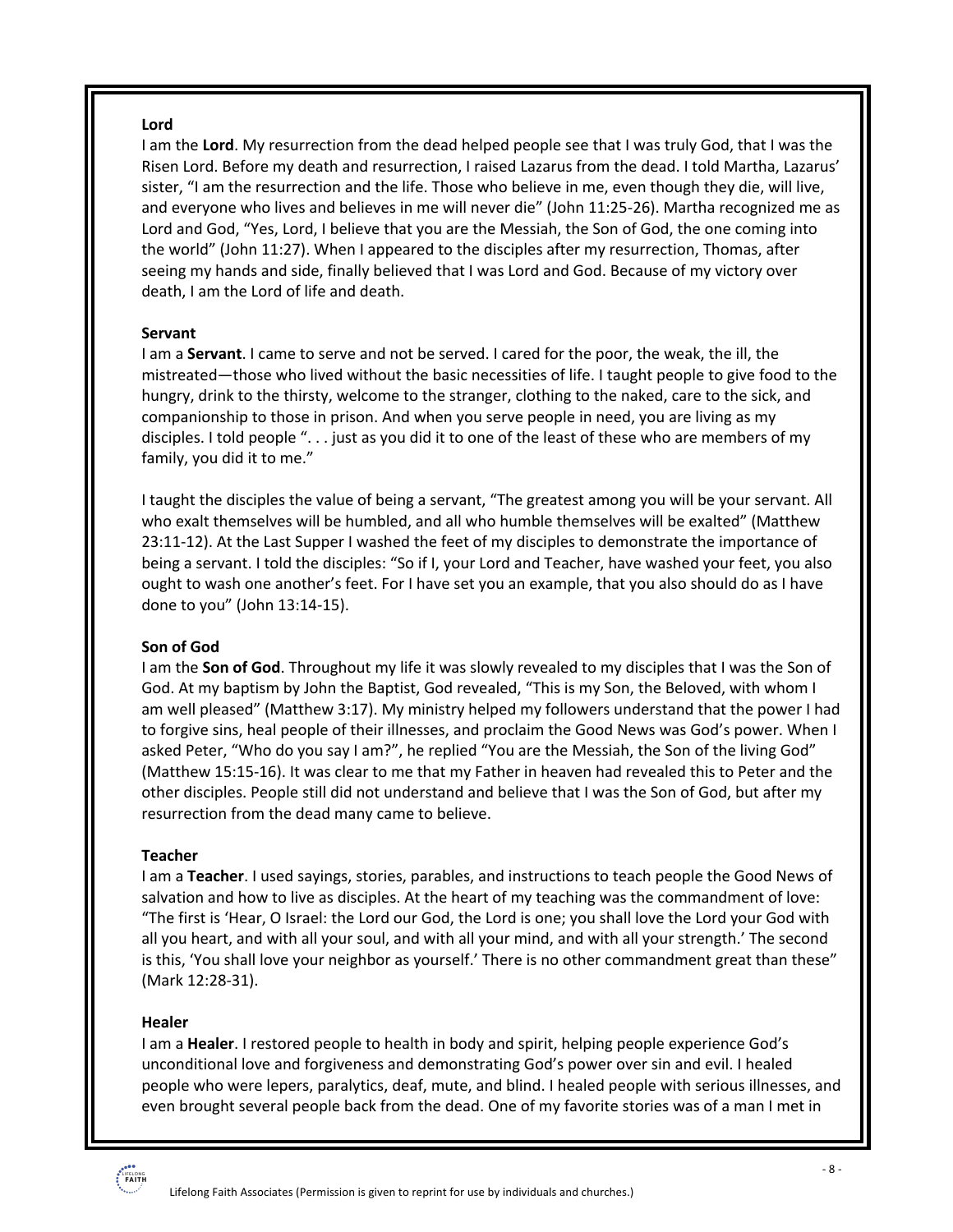Jericho, Bartimaeus, who was a blind beggar. When he heard that I was passing by he called out to me to have mercy on him. I asked what he wanted me to do for him. He asked me to let him see again. I told him, "Go; your faith has made you well." Immediately he regained his sight and followed me."

#### **Good Shepherd**

I am the **Good Shepherd**. Shepherds were very common in my country, so I used the image of the Good Shepherd to describe how I cared for all those who followed me, even to the point of giving my life for them. Good shepherds were kind, loving, patient, strong, and self-sacrificing. I told the people of my day, "I am the good shepherd. The good shepherd lays down his life for the sheep. . . . I know my own and my own know me, just as the Father knows me and I know the Father. And I lay down my life for the sheep." (John 10:11, 14-15)

#### **Bread of Life**

I am the **Bread of Life**. Bread was the basic food in my country, so I used bread as a way for my followers to understand me. To demonstrate how I was bread or nourishment for others I performed several miracles feeding thousands of people. I explained to the disciples that the bread of God comes down from heaven and gives life to the world. I told them, "I am the bread of life. Whoever comes to me will never be hungry, and whoever believes in me will never be thirsty" (John 6:35). If people believe in me and follow me they will never be hungry or thirsty. Yet some did not believe in me and I had to try to convince them, "... whoever believes has eternal life. I am the bread of life. Your ancestors ate the manna in the wilderness, and they died. This is the bread that comes down from heaven, so that one may eat of it and not die. I am the living bread that came down from heaven. Whoever eats of this bread will live forever; and the bread that I will give for the life of the world is my flesh." (John 6:47-51)

At the Last Supper the night before I died, I took bread into my hands, gave thanks to God, broke the bread, and give it to my disciples. I told them, "This is my body, which is given up for you. Do this in remembrance of me" (Luke 22:19).

In intergenerational groups ask the participants to discuss questions such as:

- Which of the ten titles of Jesus were new to you?
- Which of the ten titles did you already identify as important to you?
- Would you add any new titles to your list of important titles of Jesus?
- What did you learn about Jesus from these ten titles?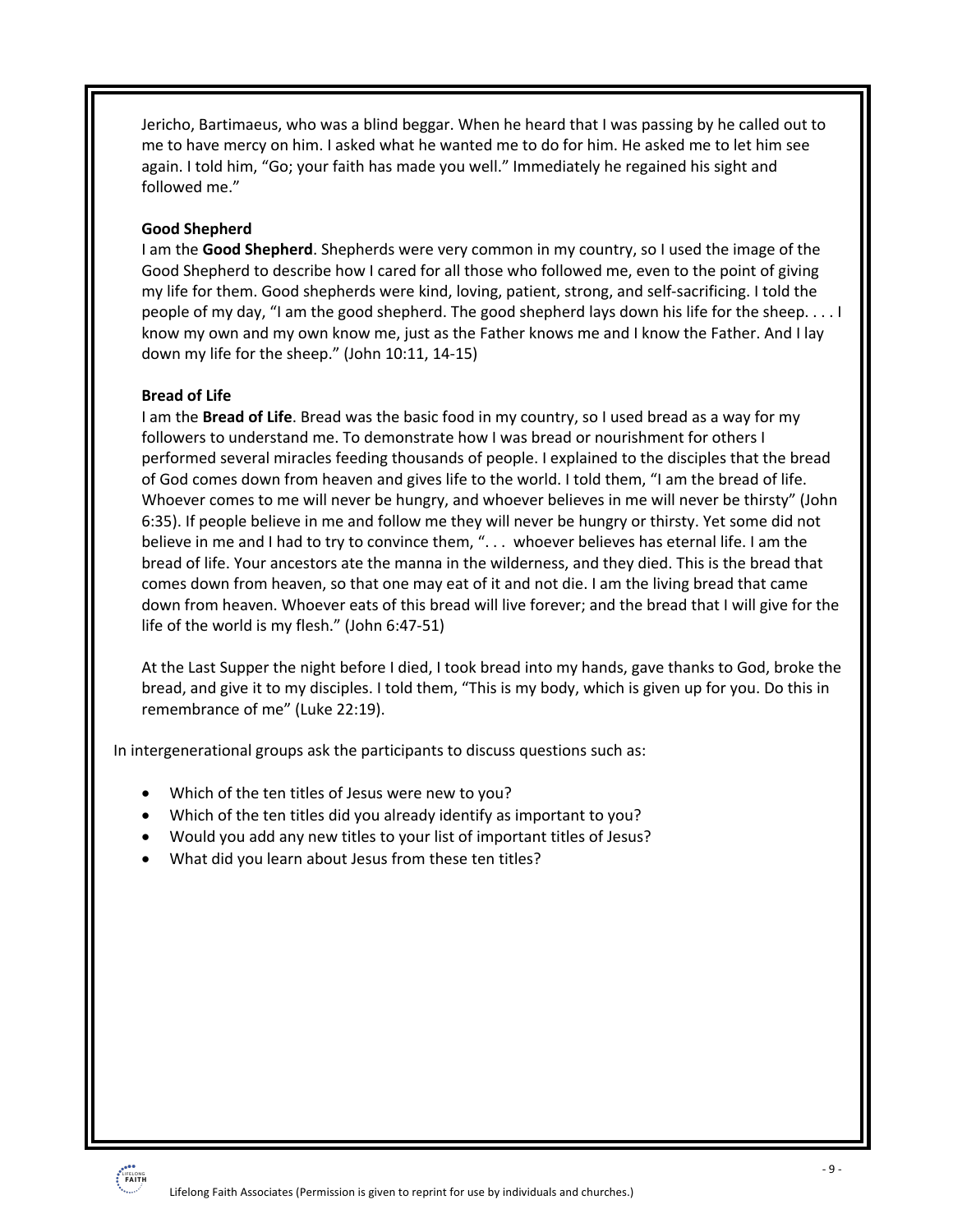# Part 3. In Depth Learning Experience (75-90 minutes)

### Families with Children Learning Experience: Jesus Alive Today!

#### **Materials Needed**

- 11x17 sheets of paper, several per family
- Handouts #1 and #2
- Colored markers, crayons, pens or pencils
- 8  $\frac{1}{2}$  x 11 sheets of card stock paper for creating prayer cards or 11x17 sheets for creating placemats

#### **Preparation**

Write the instructions on newsprint or create a PowerPoint presentation with the instructions. The activity is conducted within individual families.

Guide families through the following process using your own words or the words below.

How can the Gospel portraits of Jesus come alive today in your family? Through the following activity your family will have the opportunity to explore the ten Gospel portraits and select the ones that speak to your family's experience of Jesus Christ. As a family you will explore what it would be like if Jesus were here today living out your Gospel portraits. Finally, your family will explore how the different images of Jesus can nourish your faith life and draw you closer to Jesus in your daily lives.

Step 1. Review the ten Gospel titles or portraits of Jesus on Handout #1: Messiah, Savior, Prophet, Lord, Servant, Son of God, Teacher, Healer, Good Shepherd, and Bread of Life. Parents should highlight key points or a Gospel passage that illustrates the Gospel title.

Step 2. Ask each family member to select one Gospel portrait on Handout #1 that best reflects his or her understanding of Jesus today. Then, ask each family member to select one Gospel portrait that he or she needs to understand better. (Parents will need to help children make their selections.)

Step 3. Take each Gospel title that you have selected and describe what Jesus would be doing today if he lived in our world. How would Jesus be a servant, savior, prophet, teacher, good shepherd, and so on? Give specific examples today from your family, community, and world. Write each portrait on a sheet of paper. Invite the children to illustrate each Gospel portrait with a picture of Jesus in action.

Step 4. Create a family prayer for each Gospel title you have selected. Write your family prayer for each title on the table tent or placemat. Put this on your table at home and pray to Jesus each day. Here are several examples to help you get started:

- Jesus, Bread of Life, nourish our family by. . .
- Jesus, Healer, forgive us for. . .
- Jesus, Teacher, remind us that to follow you we must. . .
- Jesus, Servant, help us see those in need and serve them by . . .



- 10 -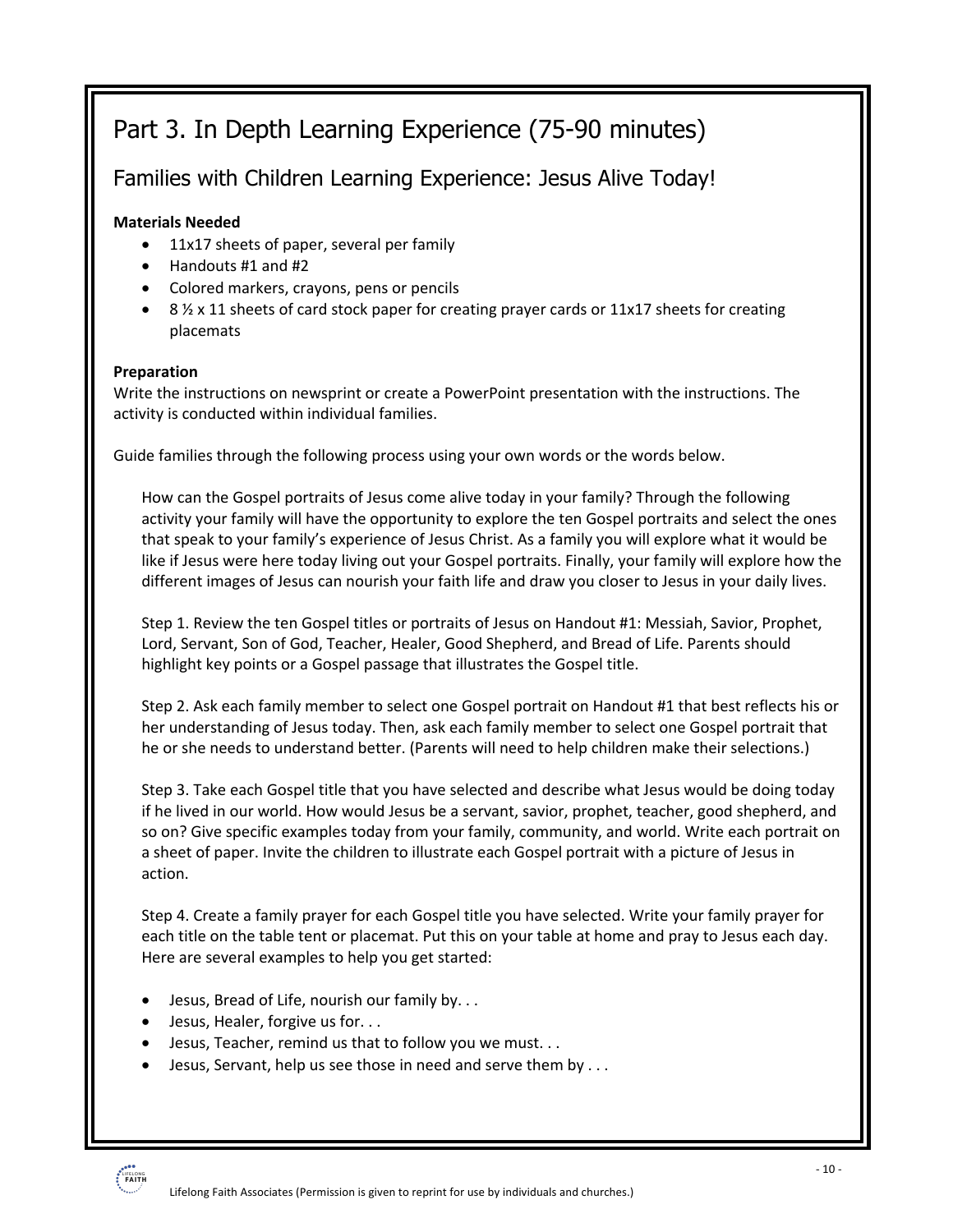## Adolescents Learning Experience: Who is Jesus Today?

#### **Materials Needed**

- $\bullet$  Handouts #1, #3, and #4
- Bible or New Testament for each group
- Newsprint and markers for each group
- Masking tape
- Blank paper, colored marking pens, pens, pencils

The adolescent learning plan is designed to help adolescents reflect on who Jesus is for them personally, and who Jesus is for us today. The learning plan opens with a reflection questionnaire on the Gospel titles for Jesus and then moves to a creative project in which the adolescents will develop a portrait of Jesus that speaks to teenagers today.

#### **So Who Do You Say Jesus Is?**

Introduce the questionnaire (Handout #3), using the words below or your own words.

The worksheet contains the ten titles used in the Gospels to describe Jesus. Each title provides us with an understanding of the identity of Jesus. Which of these titles reflects your understanding and relationship with Jesus? Which of the titles have you not learned about yet? Which ones do you have a hard time understanding? Use the worksheet to identify your understanding of Jesus. See Handout #1 for descriptions of each title. There may be other titles for Jesus which are important to you. Add these to the list by writing them on the lines provided. After you have completed your work we will discuss your reflections on the Gospel portraits of Jesus.

Give the adolescents several minutes to complete the questionnaire.

When they have finished, ask them to share with the group their most important titles, the ones they have a hard time understanding, and the ones you need to learn more about. Make sure groups give each person time to share his or her titles without interruptions or discussion.

After the sharing, ask the group to discuss the concluding two questions.

#### **Create a Portrait of Jesus Christ Today**

Introduce the "Creating a Portrait of Jesus" project, using the words below or your own words.

Today you are going to be contemporary Gospel authors. The four Gospel authors—Mark, Matthew, Luke, and John— faced a daunting task: how to present Jesus to their community in a way that people would understand who Jesus is and then choose to follow him. Their Gospels had to address the needs and concerns of the communities they lived in.

• **Mark** portrays Jesus as an authoritative teacher, a healer and miracle worker, and the suffering Messiah. Mark's community of Christians were being persecuted for following Jesus. Mark stresses Jesus' suffering: Jesus is the prophesied Messiah who comes not as a king, but as a *servant*. Mark is a storyteller who focuses more on what Jesus *did* than on what he *said*; he thus

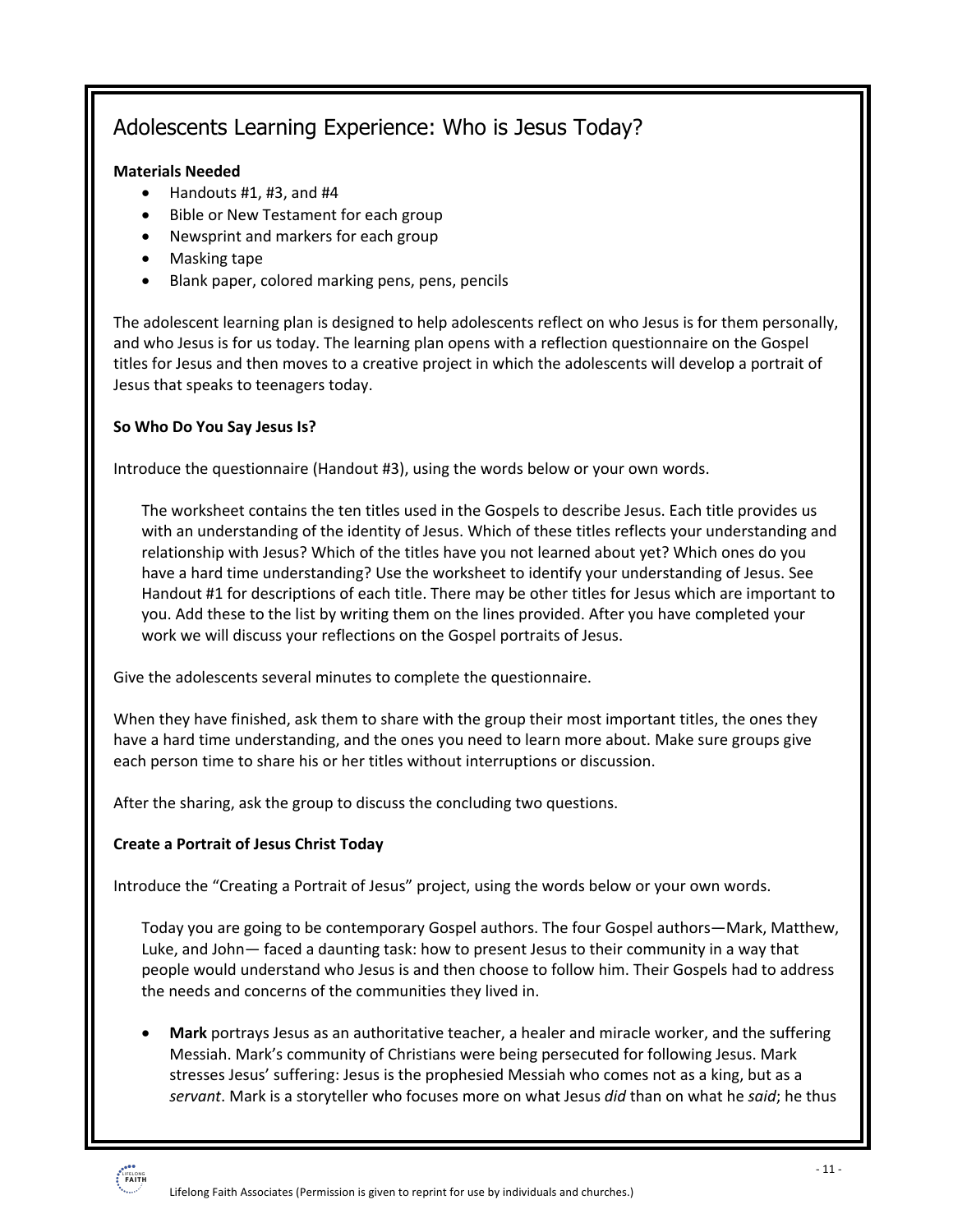reveals Jesus as a man of power and decisive action. Through his many miracles, Jesus manifests his divine status as God's only Son. Why is Jesus important? Because by his wisdom and example Jesus shows us a way to respond to God with courage and hope even in the midst of suffering and persecution.

- **Matthew** portrays Jesus as a lawgiver and Messiah, the great teacher of Israel. Matthew's community needed to understand how Jesus was connected to the Jewish tradition and the expectation for a Messiah. Matthew traces Jesus' origins back to the history of Israel. He shows Jesus as the promised Messiah, the fulfillment of all that the Jewish people had been waiting for, the one who would bring their liberation and salvation. Matthew's Jesus is a teacher, teaching the law and preaching the Kingdom of God.
- **Luke** portrays Jesus as a man of mercy, forgiveness, and compassion with a particular concern for the poor and outcast. His Jesus prays often, especially before important events. Though he is the son of God, Luke's Jesus is also fully human and his concern for all people makes him the universal Messiah. Luke's community was made up of people who had not heard about Jesus. Luke aims at a clear, orderly and faith-affirming presentation of the words and deeds of Jesus. Wanting his readers to know the truth and reliability of the Gospel, he pays attention to historical detail. Luke's Jesus is the glory of Israel and a light to the Gentiles, a prophet, and a martyr. Jesus provides a good example in every facet of his life. His is a teacher who is completely faithful to his own teachings.
- **John** portrays Jesus as a noble and divine figure who is the Son of God and the Word of God. Even in the passion, John's Jesus is not a beaten, tormented victim. Instead, he has stately bearing. He is peaceful, yet powerful, and fully in charge of his destiny. John is writing for a community who already heard about Jesus and needed to understand more fully who Jesus is. Jesus is the unique son of God who is himself fully God. In John, Jesus' glory and power are revealed long before the resurrection. The miracles Jesus performs serve to inspire faith in him, for they reveal Jesus as a man of authority and love. For John, the proper response to Jesus is to believe (faith) and to love (God and neighbor).

As contemporary Gospel authors you will have to address several key questions: How will you present Jesus Christ to teenagers today? If you had to create a portrait of Jesus that would address the needs and concerns of your peers, what would you write? What titles would you use for Jesus? How would you convince other teenagers that believing in Jesus and following him make a difference in today's world? As you write your portrait of Jesus, you can also include art and symbols.

Guide the adolescents through this process, which is also included on Handout #4. Encourage the adolescents to use the ten Gospel portraits of Jesus from Handout #1. Use your own words or the words below.

What are the needs, concerns, and hungers of teenagers today? Make a list of the top ten needs, concerns, and hungers of young people today. Write these on newsprint.

What are the Jesus titles you would use with teenagers so they will get to know Jesus in a way that addresses their needs, concerns, and hungers? Develop several Jesus titles that you believe will speak to young people today and address their needs, concerns, and hungers. Refer to the ten

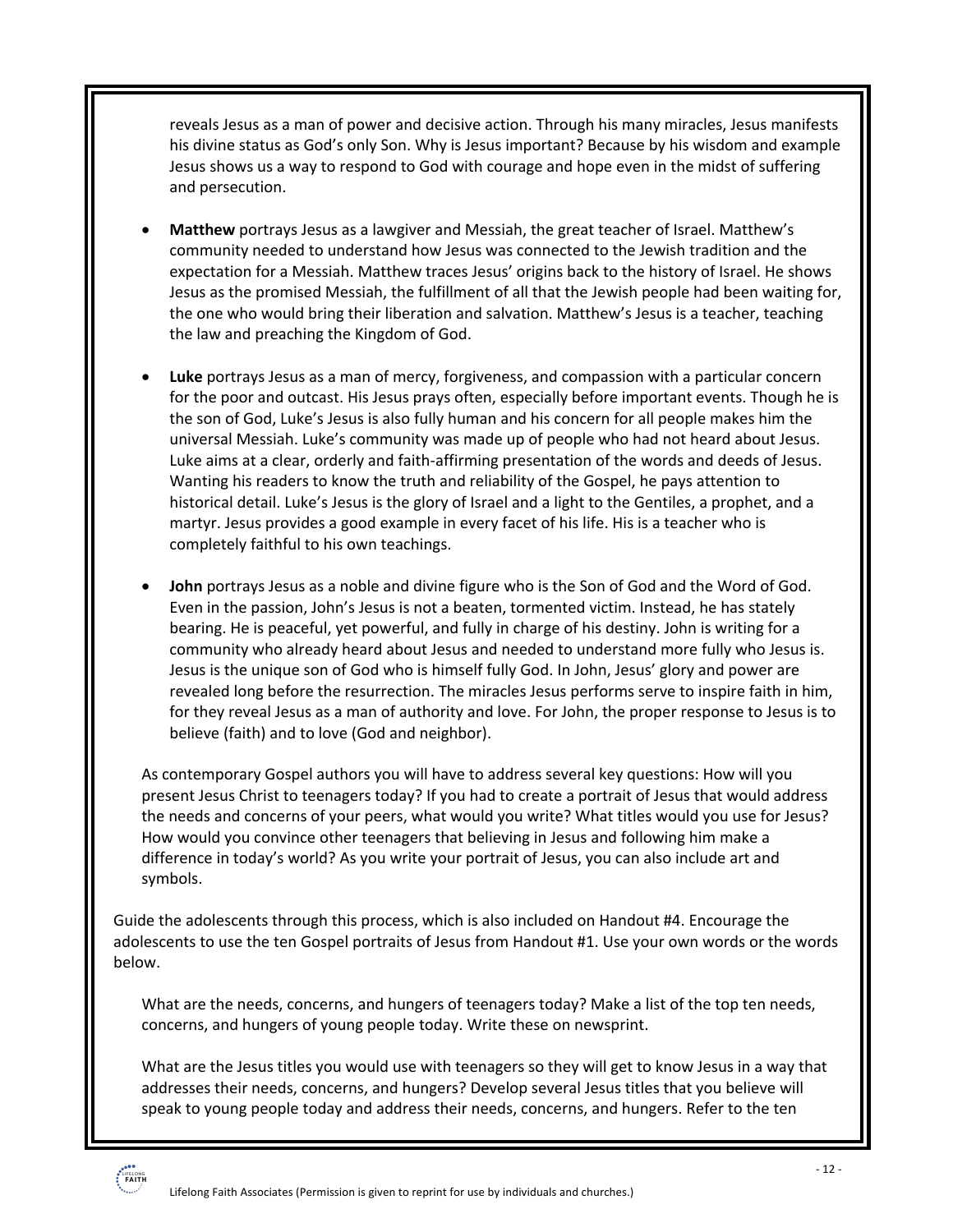Gospel titles for assistance. Write your titles on newsprint. Then select the ones you think best respond to needs, concerns, and hungers of teenagers today.

Describe each Jesus title that you have selected. Use one or more Gospel stories to illustrate the title—include examples of Jesus' teachings and actions. Write each title and description on a sheet of newsprint. Include artwork or symbols with your description.

How will your titles and descriptions convince other teenagers that believing in Jesus and following him make a difference in today's world? Review your description to be sure it is appealing to your peers. Connect your Jesus title and description with the real world of teenagers. Add to the newsprint sheet a story, example, artwork, or symbol to make your description appealing.

Review your description to see if it includes information that will help teenagers see how following Jesus will make a difference in today's world. Connect your Jesus title and description with living as a teenage disciple today. Add to the newsprint sheet a story or example of how to follow Jesus today.

Ask one table group to share their titles and descriptions with another table group. Then ask each group to post their newsprint sheets on the wall for everyone to see. Give the adolescents time to quietly review each portrait.

#### **Reflect and Discuss**

Have the adolescents take a few minutes to reflect on the following questions and then share their reflections in their group.

- Do your portraits present Jesus as human and divine—true God and true man? Did you use any of the Gospel titles for Jesus in your portraits?
- How well did your portraits of Jesus address the needs, concerns, and hungers of teenagers today?
- How well would your portraits convince other teenagers that believing in Jesus and following him make a difference in today's world?
- What new insights about Jesus did you gain from your creative project?

### Adult Learning Experience: Is Jesus Our God?

#### **Materials Needed**

• Handouts #1 and #5

The adult learning plan has been created as a self-directed small group activity. Facilitators can guide the adults through the learning activities as outlined below and on Handout #5. Write the essential instructions on newsprint or create a PowerPoint presentation with the instructions.

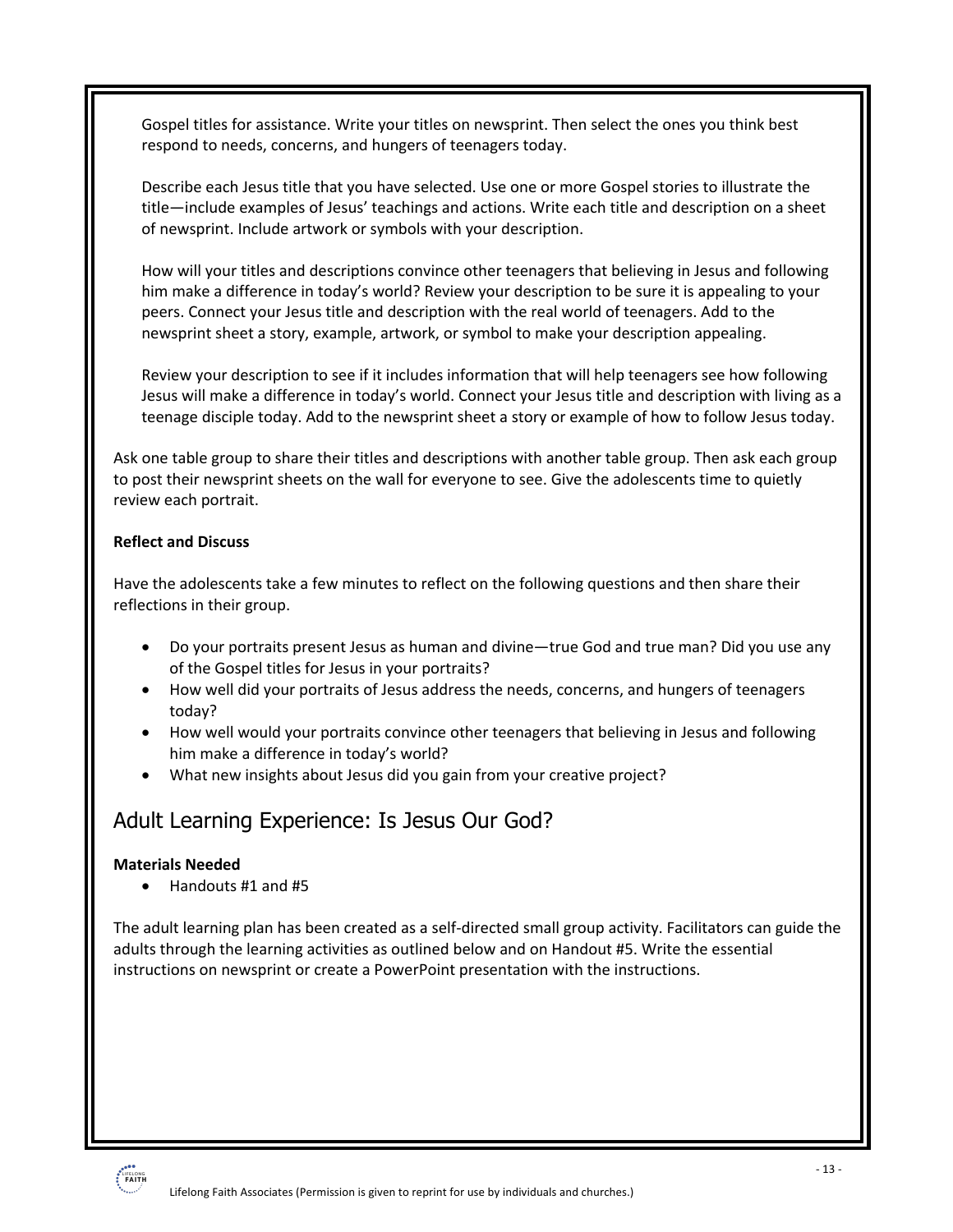#### **1. Gospel Titles of Jesus**

Share the following:

*Now when Jesus came into the district of Caesarea Philippi, he asked his disciples, 'Who do people say that the Son of Man is?' And they said, 'Some say John the Baptist, but others Elijah, and still others Jeremiah or one of the prophets.' He said to them, 'But who do you say that I am?' Simon Peter answered, 'You are the Messiah, the Son of the living God.'* (Matthew 16:13-16)

Guide adults through the following process using your own words or the words below.

Listed on Handout #5 are ten titles used in the Gospels to describe Jesus. Each title provides us with an understanding of the identity of Jesus. Which of these titles reflects your understanding and relationship with Jesus? Which of the titles have you not learned about yet? Which ones do you have a hard time understanding? Use the questionnaire to identify your understanding of Jesus. Review Handout #1 for descriptions of each title. There may be other titles for Jesus which are important to you. Add these to the list by writing them on the lines provided. After you have completed your work, we will discuss your reflections on the Gospel portraits of Jesus.

Allow time for the adults to complete the worksheet.

#### Continue:

Share with your group your most important titles, the ones you have a hard time understanding, and the ones you need to learn more about. Give each person in the group time to share his or her titles without interruptions or discussion.

As a group discuss the concluding two questions. Give each person an opportunity to share his or her insights.

- What do the ten Gospel titles teach you about the identity of Jesus?
- How does your knowledge of Jesus influence your relationship with him and the way you live your Christian faith?

#### **2. Is Jesus Your God?**

Guide adults through the following process using your own words or those below.

Is Jesus really our God? Each of the Gospel titles points to Jesus—true God and true man, the God who has entered our world and lived among us. Each of us is challenged by the same question that Jesus asked Peter, "Who do you say that I am?" Does it really make a difference in our everyday life that Jesus is the Son of the living God?

Using the excerpts from Albert Nolan's book, *Jesus Before Christianity,* take time to answer these questions for yourself. This is an interactive essay which has built-in questions to help you reflect on the meaning of Nolan's text. Take turns reading the text aloud in the group. Then take time to reflect alone on the questions before continuing the reading.

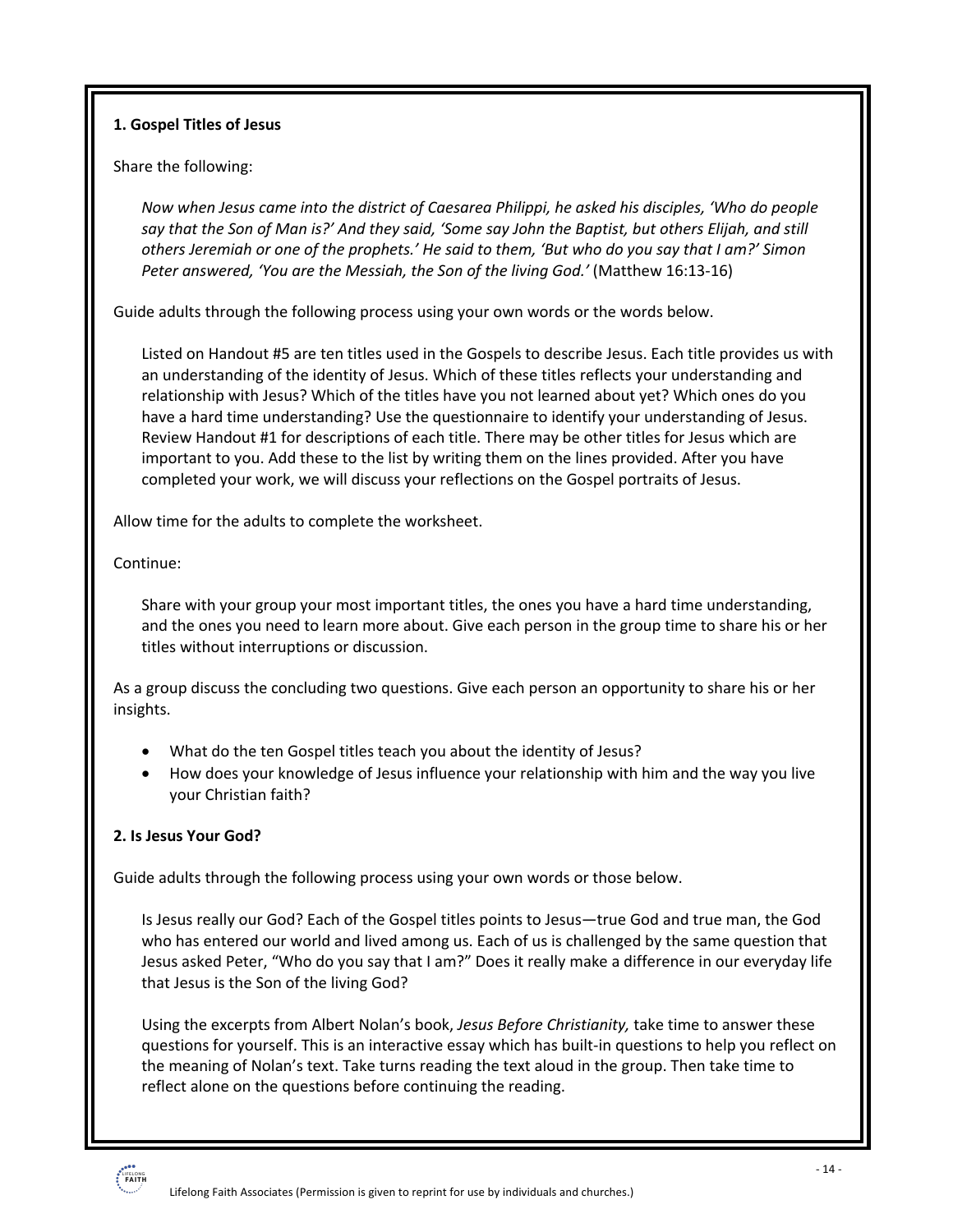*Jesus was experienced as the breakthrough in the history of man. He transcended everything that had ever been said and done before. He was in every way the ultimate, the last word. He was on a par with God. His word was God's word. His Spirit was God's Spirit. His feelings were God's feelings. What he stood for was exactly the same as what God stood for. No higher estimation was conceivable.* 

*To believe in Jesus today is to agree with this assessment of him. We do not need to use the same words, the same concepts or the same titles. We do not need to use titles at all. But if we relegate Jesus and what he stands for to second place in our scale of values, then we have already denied him and what he stands for. What Jesus was concerned with was a matter of life and death, a matter of ultimate importance. Either you accept the kingdom as Jesus understood it or you don't. You cannot serve two masters. It is all or nothing. Second place or half measures are tantamount to nothing. To believe in Jesus is to believe that he is divine.*

• What does Jesus mean when he says, "No one can serve two masters; for a slave will either hate the one and love the other, or be devoted to the one and despise the other. You cannot serve God and wealth" (Matthew 6:24)? Do you think you are serving two masters?

*Everyone has a god—in the sense that everyone puts something first in his or her life: money, power, prestige, self, career, love and so forth. There must be something in your life which operates as your source of meaning and strength, something which you regard, at least implicitly, as the supreme power in your life. If you think of your priority in life as a transcendent person you will have a God with a capital letter. If you think of your highest value as a cause, an ideal or an ideology, you will have a god with a small letter. Either way you will have something that is divine for you.*

*To believe that Jesus is divine is to choose to make him and what he stands for your God. To deny this is to make someone else your god or God, and to relegate Jesus and what he stands for to second place in your scale of values.*

• Who or what are the gods in your life? Is Jesus really the God of your life—#1 in everything, or is there something or someone else with higher priority?

*I have chosen this approach because it enables us to begin with an open concept of divinity and to avoid the perennial mistake of superimposing upon the life and personality of Jesus our preconceived ideas about what God is supposed to be like . . .*

*By his words and praxis, Jesus himself changed the content of the word 'God.' If we do not allow him to change our image of God, we will not be able to say that he is our Lord and our God. To choose him as our God is to make him the source of our information about divinity and to refuse to superimpose upon him our own ideas of divinity.*

*This is the meaning of the traditional assertion that Jesus is the Word of God. Jesus reveals God to us, God does not reveal Jesus to us. God is not the Word of Jesus, that is to say, our ideas about God cannot throw any light upon the life of Jesus. To argue from God to Jesus instead of arguing from Jesus to God is to put the cart before the horse. This, of course, is what many Christians have tried to do. It has generally led them into a series of meaningless speculations which only cloud the issue and which prevent Jesus from revealing God to us.*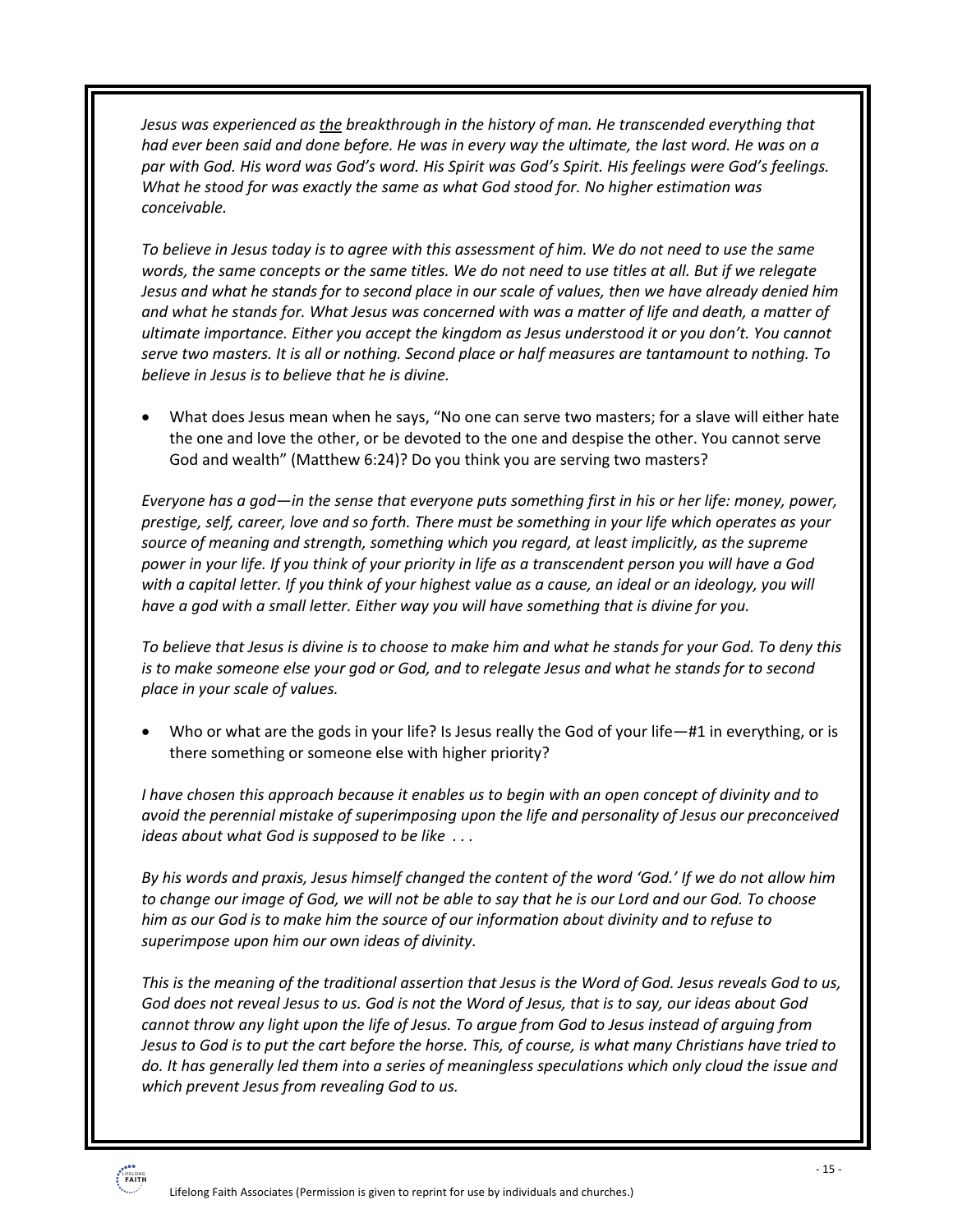*We cannot deduce anything about Jesus from what we think we know about God; we must now deduce everything about God from what we do know about Jesus. Thus, when we say that Jesus is divine, we do not wish to add anything to what we have been able to discover about him so far, nor do we wish to change anything that we have said about him. To say now suddenly that Jesus is divine does not change our understanding of Jesus; it changes our understanding of divinity. We are not only turning away from the gods of money, power, prestige or self; we are turning away from all the old images of God in order to find our God in Jesus and what he stood for.*

- How does making Jesus the source of all our information about divinity affect your image of God?
- Who is the God that Jesus reveals to us? What does the Gospel "picture" of the life and ministry of Jesus reveal to us about divinity?

*To accept Jesus as our God is to accept the one whom Jesus called Father as our God. This supreme power, this power of goodness, truth and love which is stronger than any other power in the world, can now be seen and recognized in Jesus—both in what he had to say about the Father and in what he himself was, the very structure of his personal life and the almighty power of his convictions. Our God is both Jesus and the Father. Because of their essential unity or 'exact sameness', when we worship the one we worship the other. And yet they are distinguishable in that Jesus alone is visible to us, Jesus alone is our source of information about divinity, Jesus alone is the Word of God.*

*…If we now wish to treat him (Jesus) as our God, we would have to conclude that our God does not want to be served by us, he wants to serve us; he does not want to be given the highest possible rank and status in our society, he wants to take the lowest place and to be without any rank and status; he does not want to be feared and obeyed, he wants to be recognized in the sufferings of the poor and the weak; he is not supremely indifferent and detached, he is irrevocably committed to the liberation of mankind, for he has chosen to identify himself with all people in a spirit of solidarity and compassion. If this is not a true picture of God, then Jesus is not divine. If this is a true picture of God, then God is more truly human, more thoroughly humane, than any human being.* 

Take a moment to reflect on the meaning of the essay for you. Review your responses to the questions contained in the essay. Then use the following questions to share your reflections with your group.

Begin your sharing by discussing your reactions to the essay:

- What feelings surfaced in you as you read the essay and reflected on the questions?
- What are your thoughts about the essay?

Now share your reflections from the essay with your group. There is no need to share everything you thought or wrote in response to the questions. Share highlights with the group. Move from one set of questions to the next, giving each person time to share his or her highlights without interruptions or discussion.

Conclude by reflecting on the following questions and then sharing your responses with the group.

• How has the essay and your reflections affected your understanding of Jesus? What might you need to change?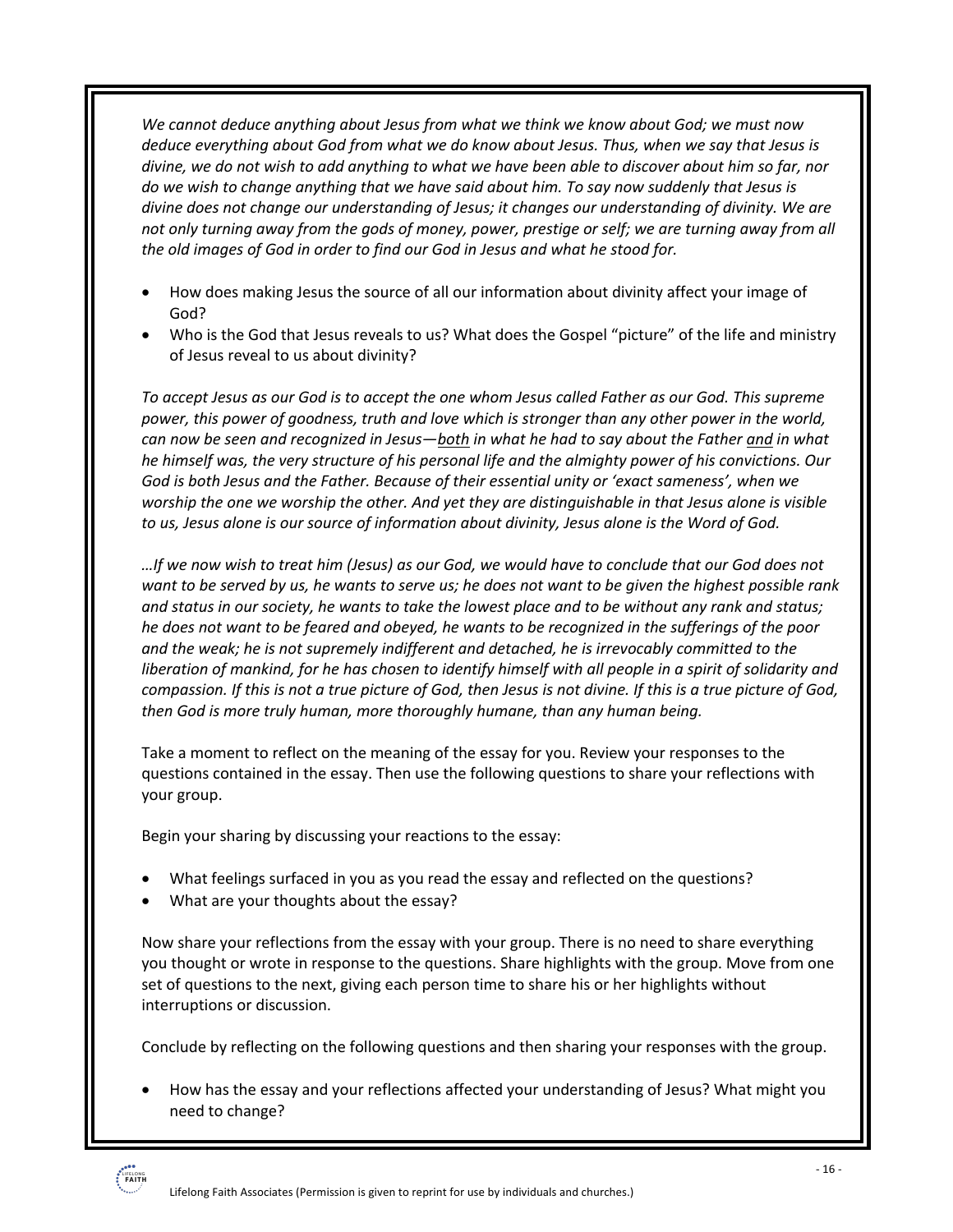- What impact might your learning have on your relationship with Jesus Christ? What might you need to change?
	- What impact might your learning have on how you live as a follower of Jesus? What might you need to change?

#### **3. Believing in Jesus**

Guide adults through the following process using your own words or those below.

Take a moment to read this closing reflection on your handout and answer the two questions.

"I want to close by talking about a very familiar Christian phrase—*believing in Jesus*. . . . For those of us who grew up in the church, believing in Jesus was important. For me, what that phrase used to mean, in my childhood and into my early adulthood, was 'believing things about Jesus.' To believe in Jesus meant to believe what the Gospels and the church said about Jesus. That was easy when I was a child, and became more and more difficult as I grew older.

But now I see that believing in Jesus can (and does) mean something very different from that. The change is pointed to by the root meaning of the word *believe*. *Believe* did not originally mean believing a set of doctrines or teachings; in both Greek and Latin its roots mean "to give one's heart to." The "heart" is the self at its deepest level. *Believing*, therefore, does not consist of giving one's mental assent to something, but involves a much deeper level of one's self. Believing in Jesus does not mean believing doctrines about him. Rather, it means to give one's heart, one's self at its deepest level, to the post-Easter Jesus who is the living Lord, the side of God turned toward us, the face of God, the Lord who is also the Spirit.

"Believing in Jesus in the sense of giving one's heart to Jesus is the movement from secondhand religion to firsthand religion, from having heard about Jesus with the hearing of the ear to being in relationship with the Spirit of Christ. For ultimately, Jesus is not simply a figure of the past, but a figure of the present. Meeting that Jesus—the living Jesus who comes to us even now—will be like meeting Jesus again for the first time." (*Meeting Jesus Again for the First Time.* Marcus Borg.)

- How has this session helped you to "meet Jesus again for the first time"?
- How can you believe more deeply—giving your heart to Jesus, the living Lord?

Share highlights of your reflections on the two questions with your group. Give each person time to share his or her highlights without interruptions or discussion.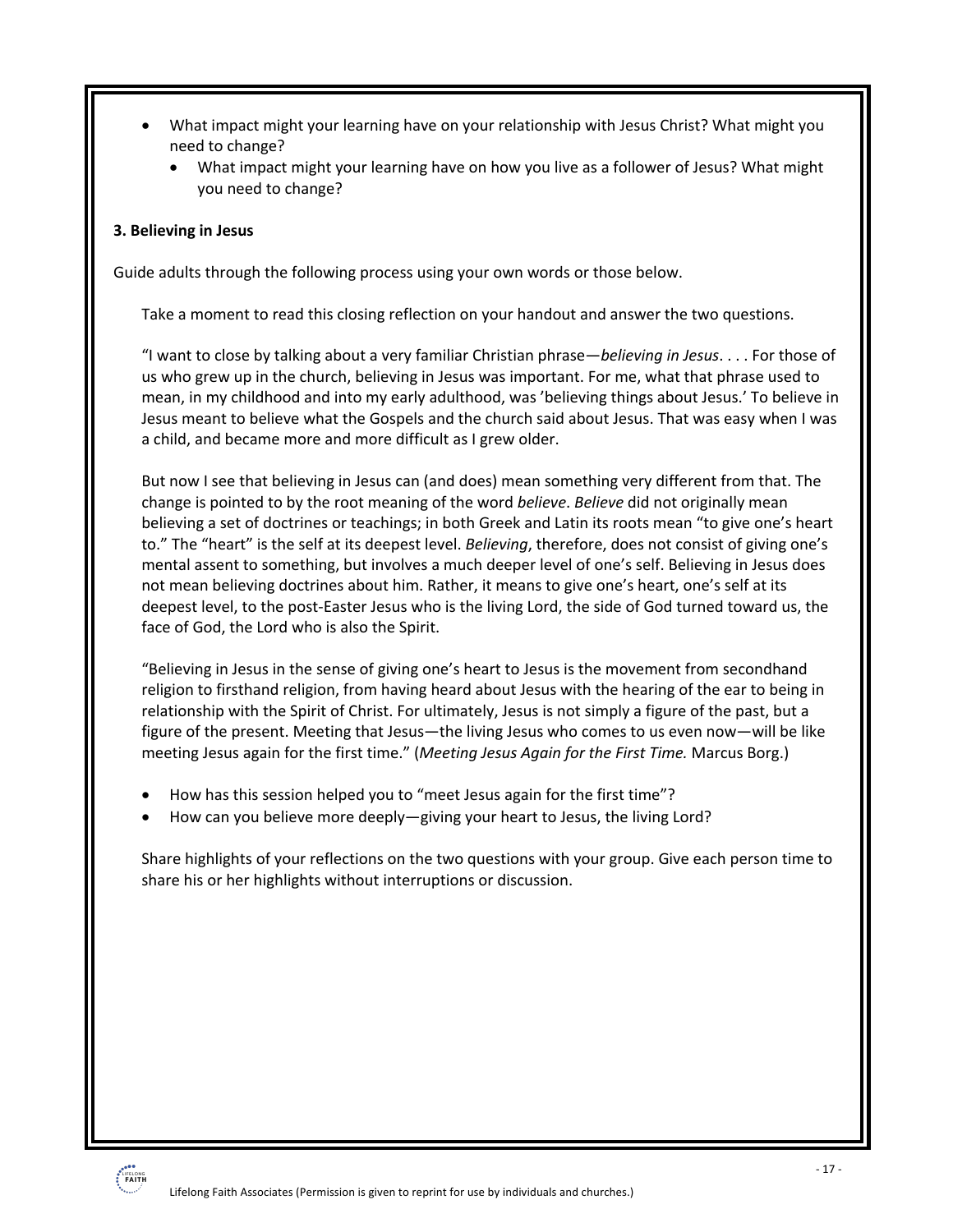# Part 4. Sharing Learning Reflections (15 minutes)

The whole group sharing experience provides an opportunity for each age group to share something they have learned with the entire group. Ask the participants to rejoin their intergenerational groups from the All Ages Learning Experience.

You can conduct the group sharing from the In-depth Learning Experience in intergenerational groups by asking each person or family to share what they created or discussed in their group work. Or you can select or invite representatives from each age group to share what they created and/or learned in their activity. For example, families can share one family portrait of Jesus, adolescents can share their description of one Jesus portrait (on newsprint), and adults can share reflections on making Jesus our God all the time.

After the sharing, present the following information using the words below or your own words:

Think of everything we have done in this session to understand the identity of Christ through the Gospel portraits and the significance of this knowledge for living as disciples of Jesus Christ today. To help us take our learning from this session and live it in our lives and homes reflect on the following questions and share your thoughts with your group.

- What is the most important "lesson" or insight you have learned about the identity of Christ? Which title or portrait of Christ was really significant for you in this session?
- How can you (and your family) grow closer to Jesus because of your knowledge of the different portraits?

Invite participants to take several minutes for small group sharing. Encourage them to pick up a copy of Handout #6 as they leave the session after prayer. Tell them the handouts can help them connect with Jesus more deeply through the Sunday Gospels.

# Part 5. Closing Prayer Service (10 minutes)

#### **Preparation**

Set a prayer space at the front of the room with the following items:

- Prayer table with white tablecloth, candle, cross, and Lectionary.
- Paschal (Easter) Candle
- Vine and branches (plant with branches)
- Icons, paintings, and/or statues depicting the variety of Gospel titles for Jesus.

Give each table a long piece of rope that is long enough to connect the table to a large cross/crucifix or statue of Jesus in the center of the room.

Consider putting a plant or vine on each table as a visual reminder of the Gospel reading.